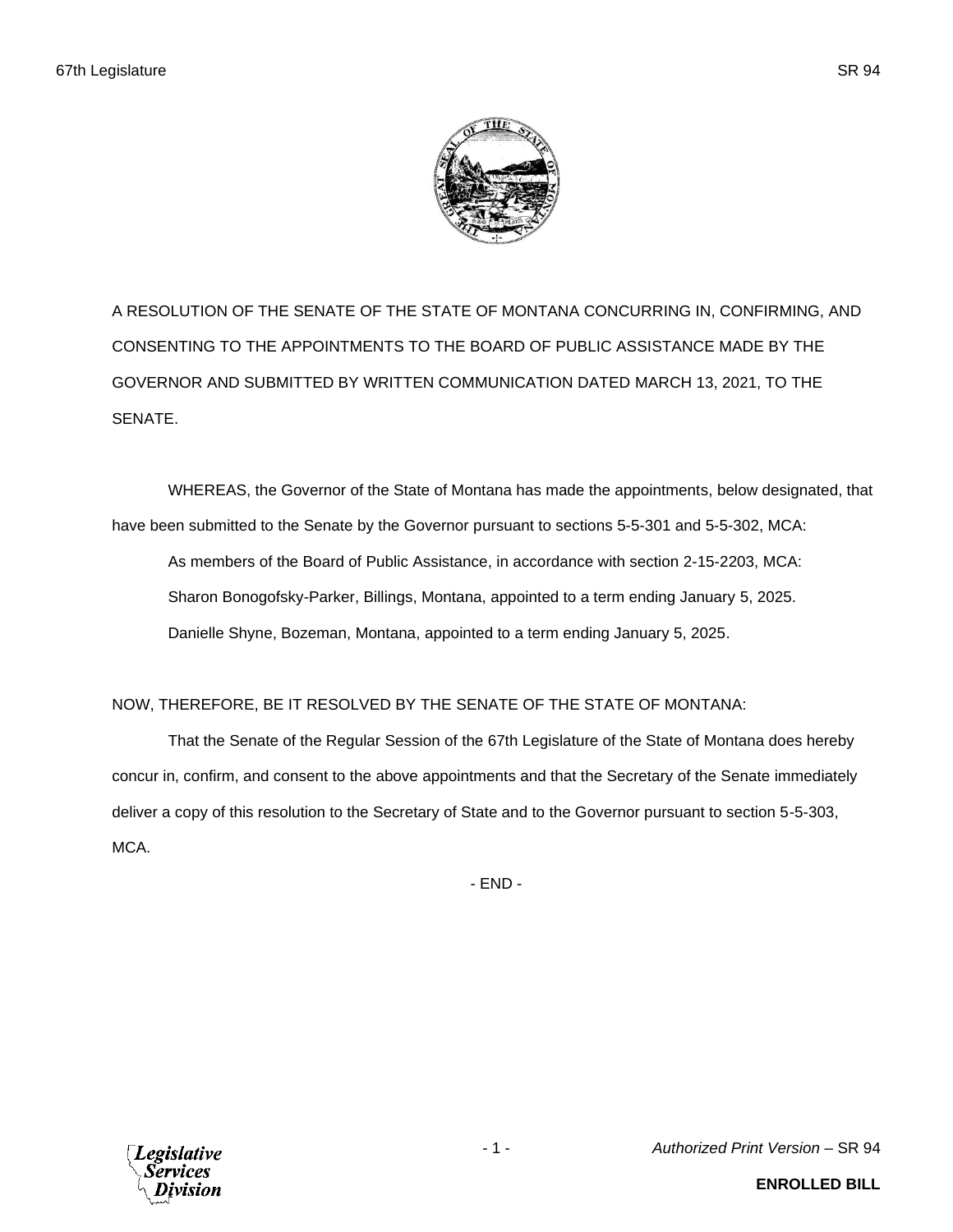I hereby certify that the within bill,

SR 94, originated in the Senate.

Secretary of the Senate

President of the Senate

| Signed this | dav  |
|-------------|------|
|             | 2021 |

\_\_\_\_\_\_\_\_\_\_\_\_\_\_\_\_\_\_\_\_\_\_\_\_\_\_\_\_\_\_\_\_\_\_\_\_\_\_\_\_\_\_\_

\_\_\_\_\_\_\_\_\_\_\_\_\_\_\_\_\_\_\_\_\_\_\_\_\_\_\_\_\_\_\_\_\_\_\_\_\_\_\_\_\_\_\_